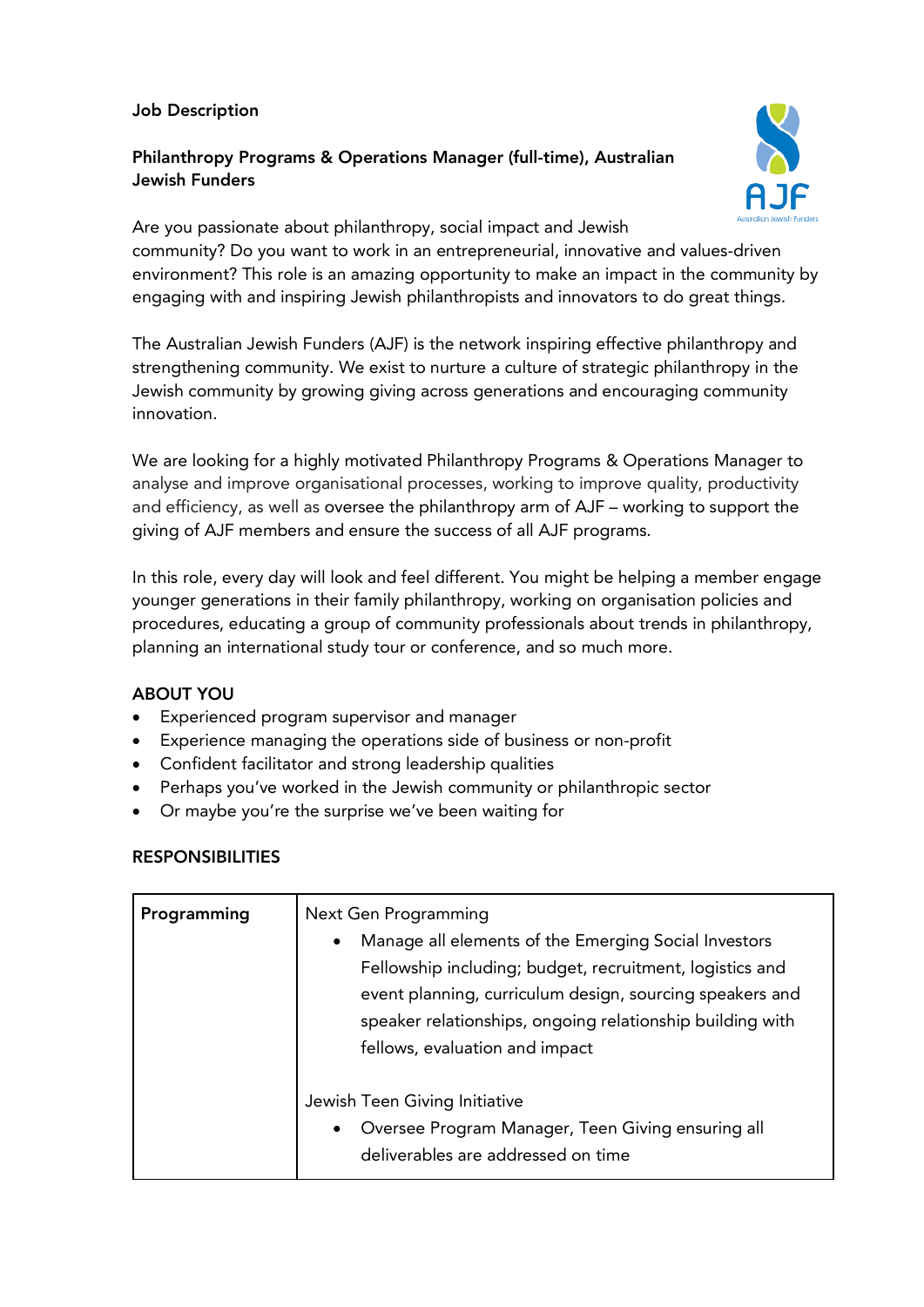|                                | Oversee budget and fundraising, assist in curriculum<br>development<br>Develop and manage partnerships with community<br>organisations and schools<br>LaunchPad<br>Assist Program Manager with development and facilitation<br>of programs including, LaunchPad Hub events, Co-Labs,<br>LaunchPad Retreat                                                                                                                                                                                                                                                                                                                                                                                                                                                                            |
|--------------------------------|--------------------------------------------------------------------------------------------------------------------------------------------------------------------------------------------------------------------------------------------------------------------------------------------------------------------------------------------------------------------------------------------------------------------------------------------------------------------------------------------------------------------------------------------------------------------------------------------------------------------------------------------------------------------------------------------------------------------------------------------------------------------------------------|
| <b>Operations</b>              | Think big about the potential for the organisation<br>Plan and prepare important policy and strategy decisions<br>including operational policies and procedures<br>Administer budgeting, reporting, planning, and auditing<br>Work with senior stakeholders<br>Ensure all legal and regulatory documents are filed and<br>monitor compliance with laws and regulations.<br>Identify and address problems and opportunities for the<br>organisation<br>Build alliances and partnerships with other organisations<br>Work with team members to set and meet Key Performance<br>Indicators<br>Lead organisational and programming strategy, impact<br>mapping and evaluation<br>General marketing and communication support with<br>newsletter content, event invites and program books |
| <b>Member support</b>          | Advise members and respond to requests regarding their<br>٠<br>philanthropic strategy<br>Develop resources to share with AJF network<br>Work with CEO to develop member specific programming<br>including member events, annual international study tour<br>and conference                                                                                                                                                                                                                                                                                                                                                                                                                                                                                                           |
| Community<br><b>Engagement</b> | Represent AJF at community events<br>Present to different audiences ranging in age, philanthropy<br>experience and background on topics about community,<br>philanthropy and social entrepreneurship                                                                                                                                                                                                                                                                                                                                                                                                                                                                                                                                                                                 |